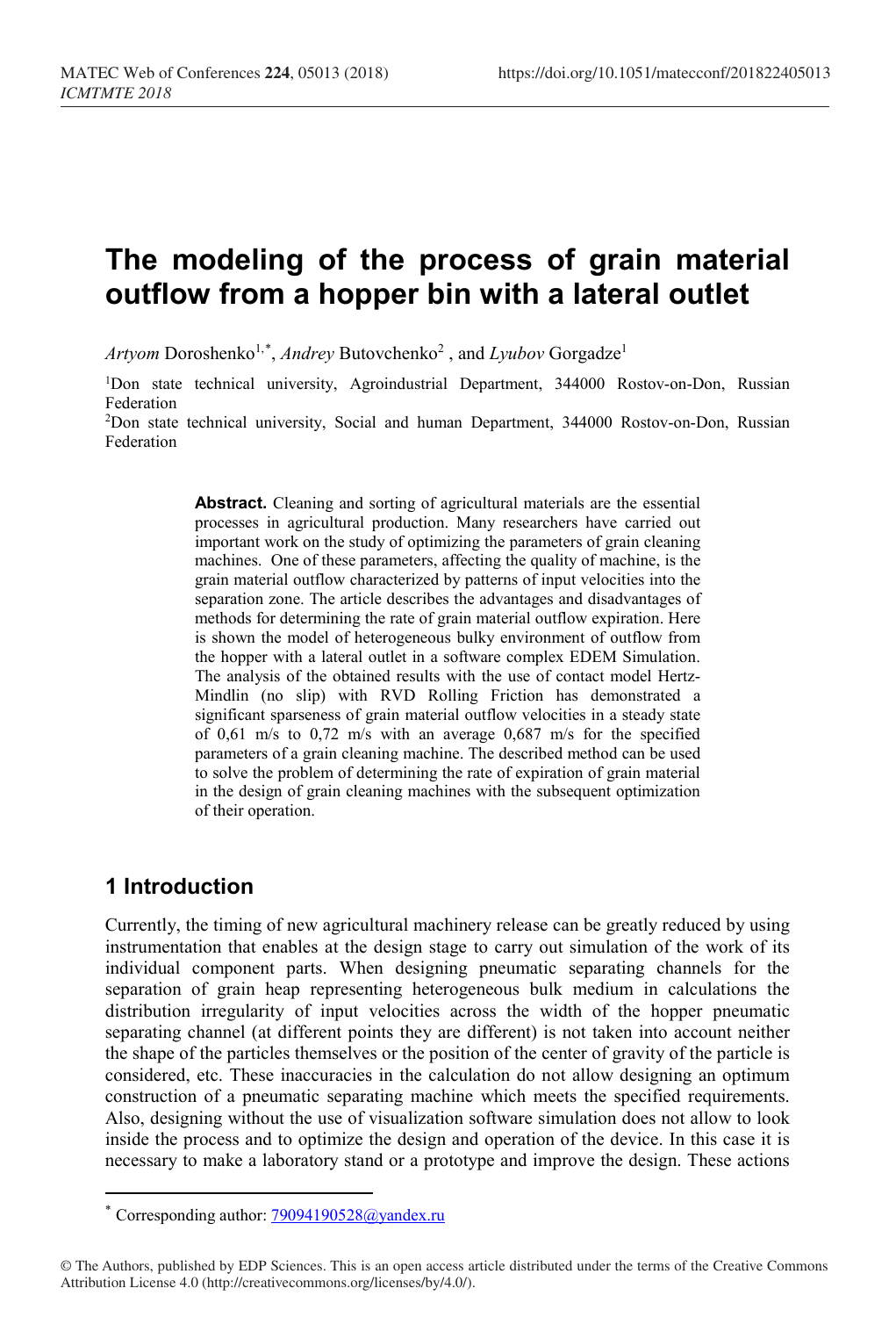lead to an increase in the cost of the project and significantly extend the time of new machinery launching into the market.

Cleaning and sorting of agricultural materials is the essential process in agricultural production. Many researchers conducted important researches in this field to improve the efficiency and quality of grain material pneumatic separation, as well as to reduce losses caused by further cleaning. During the process of grain material pneumatic separation in a vertical pneumatic conveyor a lot of private technological operations are performed. Here, we consider the process of entering grain material into a pneumatic channel working zone. One of the parameters directly affecting the quality of separation of grain material into fractions is the velocity of its input into a pneumatic channel working zone. This parameter has been studied and described by many scientists.

The opening of pneumatic separator hopper flap results in a decrease in vertical pressure which can be accompanied by an increase in lateral pressure depending on the height-towidth ratio (H/B). This excess pressure occurred immediately after the start of the expiration, after which the pressure and velocity remained almost constant until a significant decrease in the level of grains [1, 2, 3, and 4].

## **2 Vertical Pneumatic Separator**

#### **2.1 Vertical Pneumatic Separator Construction**

At preliminary processing of grain material after harvesting it is expedient to allocate the biologically defective grain and weed impurities by an air stream. Thus, fractionation of grain heap by means of pneumatic separating systems enables to select the seeds of grain material with higher germinating capacity. In the design of the pneumatic separator, the input of material cleaned is made passively, by filling the hopper and opening the flap. Passive devices include various pitched boards, grids, and sieves. These devices are simple in design, do not require additional power consumption, and have little impact on the damage of grain material supplied to the pneumatic separator.



**Fig. 1.** The general view of the pneumatic separator.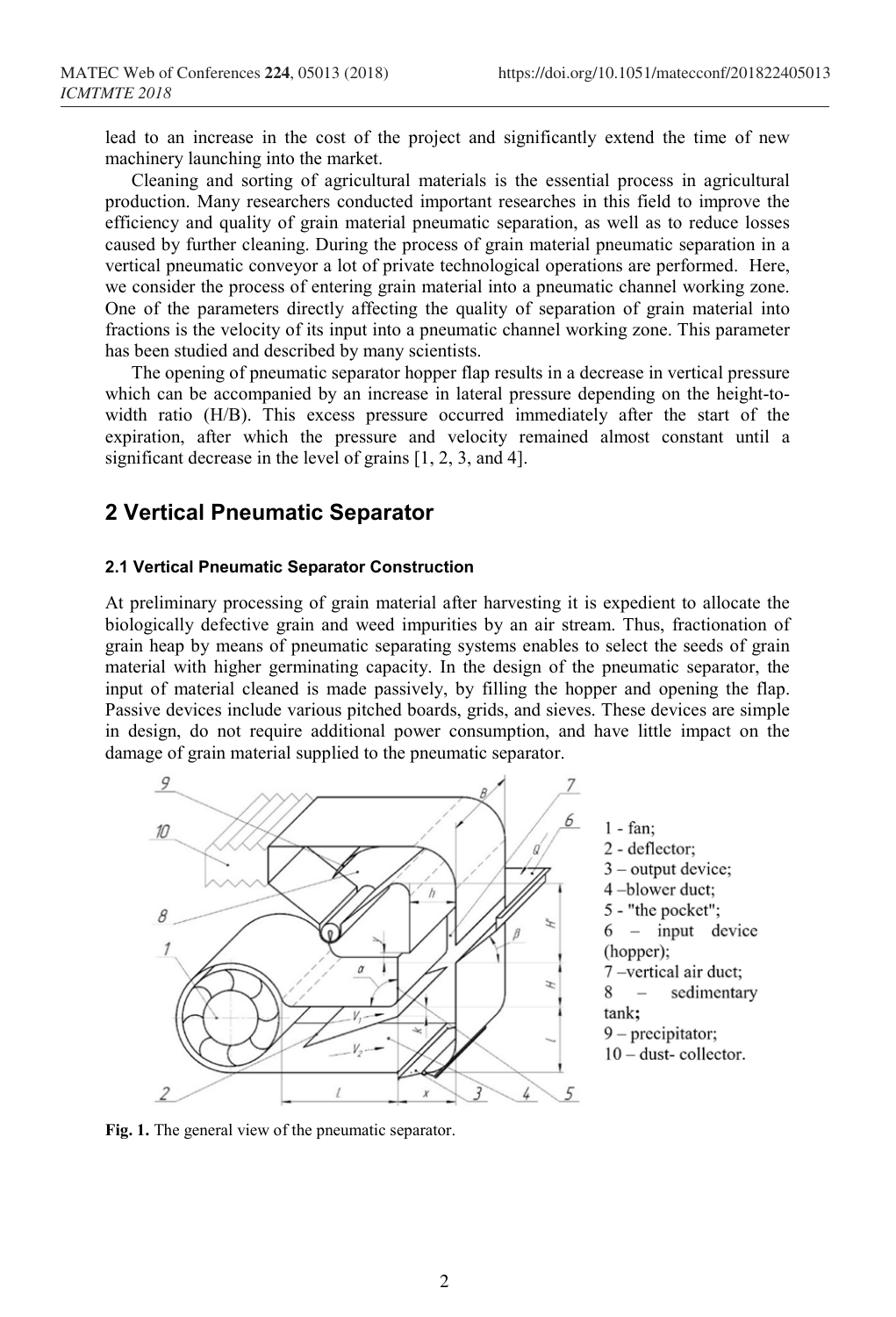#### **2.2 Analysis of the Method of Solving the Problem**

The rate of grain material outflow can be determined experimentally. One of the methods is to determine time of unloading a given amount of grain. This method has low accuracy in the overlay error mechanisms determine the time measurements, grain weighing and inaccuracies of the mechanism of overlapping outlet of the hopper pneumatic separator.

Another method to determine the rate grain material outflow is high-speed videorecording of the grain material outflow process [5]. This method enables to determine the outflow velocity indirectly and at the edges of the hopper by calculating the path traversed by the grain per time unit.

The determination of particle flow velocity is possible with the use of X-ray tomography scanning [6]. Due to the low-spatial resolution of electrical capacity tomography or scanning speed limitation of standard X-ray CT systems, it is extremely challenging to measure the flow velocity and possible centrifugal effects of granular materials flow effectively.

The solution to this problem can be the use of joint DEM CFD calculations (DEM – Discrete Element Modeling – family of numerical methods for calculating a large number of particles. CFD – computational fluid dynamics is a subsection of continuum mechanics which includes a set of physical, mathematical and numerical methods designated to calculate outflow processes characteristics [7]. To obtain the most realistic calculation, software systems enable to simulate heterogeneous bulk medium having properties as close as possible to the original. EDEM Simulation was chosen as a software package for further calculations.

## **3 DEM Simulations**

#### **3.1 Particle Contact Model**

The alternative particle contact models in EDEM environment are the Hertz-Mindlin (no slip), Hertz-Mindlin (no slip) with RVD Rolling Friction, Hertz-Mindlin with JKR, and Hertz-Mindlin with bonding, linear cohesion, and linear spring contact models. Considering computational efficiency and the successful experience in related literature [7], the most popular Hertz-Mindlin (no slip) with RVD Rolling Friction contact model was selected in the present study. This contact model type was developed based on the work of Mindlin [10]. The methods for determining the variables used in the software package are presented in a variety of papers [8, 9, and 10] and in order to avoid the information duplication are not presented in this paper.

#### **3.2 Particle Model**

In this article the particle of grain material of wheat is taken as the object of research. The three-dimensional model of wheat grain shown as an ellipsoid with the length of 6,3 mm and the diameter of 3,1 mm is illustrated in figure 2. The particle generator was used to create of wheat grain heap with different grain lengths ranging from 5,6 mm to 8,6 mm. The distribution of grain wheat corresponds to the normal law of distribution (Fig. 2). The particle contact parameters and the mechanical properties of the materials used in the EDEM simulation are respectively listed in Tables 1 and 2.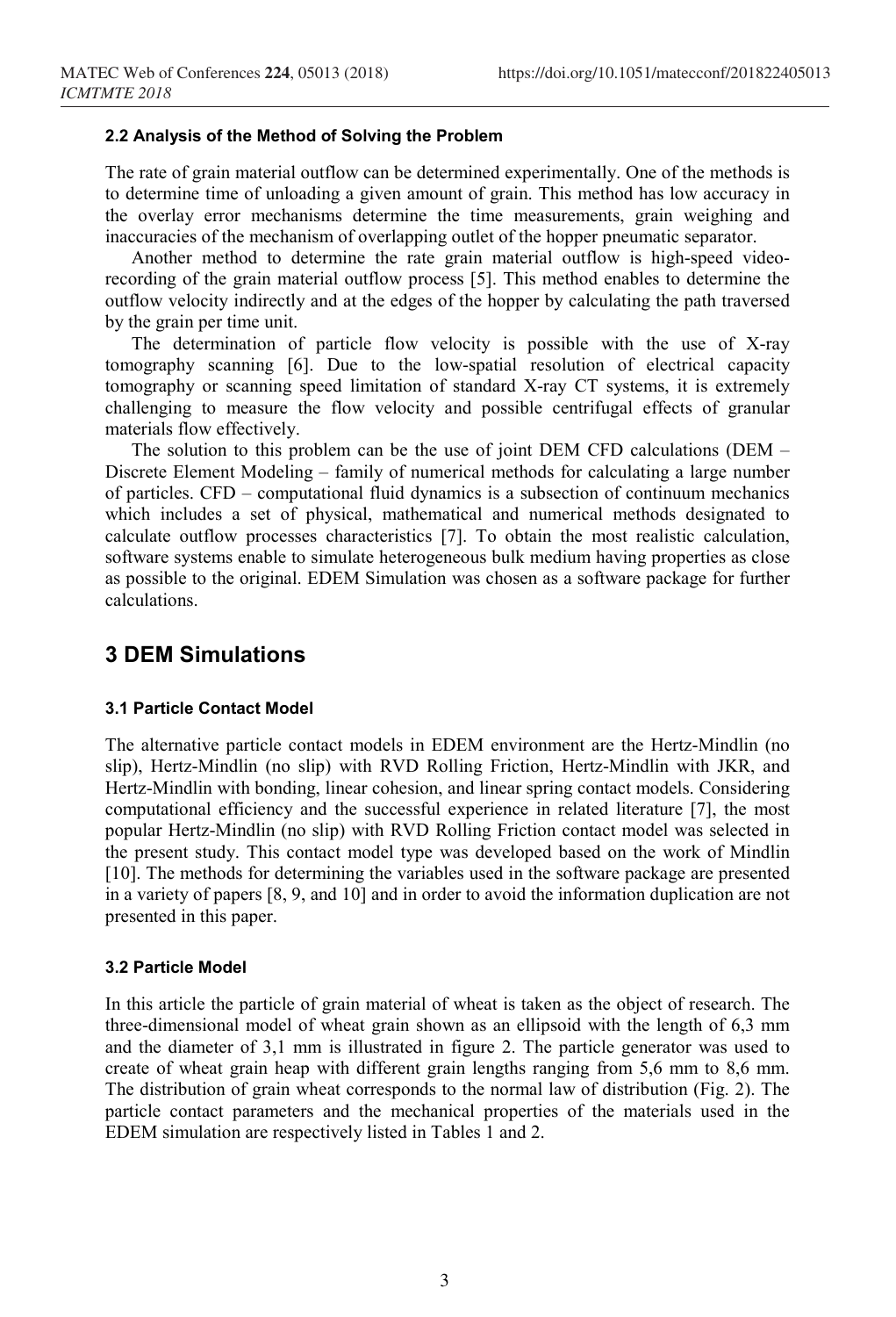

**Fig. 2.** Three-dimensional model of wheat grain (a) and the length distribution of wheat grains in the grain material.

| Material properties         | Wheat grain | Steel |
|-----------------------------|-------------|-------|
| Poisson's ratio             |             | U.J   |
| Shear modulus (MPa)         | 00          | 700   |
| Density (kg/m <sup>3)</sup> | 350         | 7800  |

**Table 1.** Mechanical properties in the materials used in the EDEM simulation.

**Table 2.** Particle contact parameters used in the EDEM simulation.

| Contact parameters              | Wheat grain\ wheat grain | Wheat grain steel |
|---------------------------------|--------------------------|-------------------|
| Coefficient of restitution      |                          |                   |
| Coefficient of static friction  | 0.545                    | 0.:               |
| Coefficient of rolling friction |                          | 0.05              |

#### **3.3 EDEM Simulation Condition**

Figure 3 illustrates the component parts used in simulation, referred to as the bottom of the hopper, the hopper walls, and the height of the flap opening of the hopper. At the beginning of calculation, wheat grains were generated, and after filling the hopper, a flap was opened. The width of the hopper is 100mm. To study the characteristics of the outflow of grain the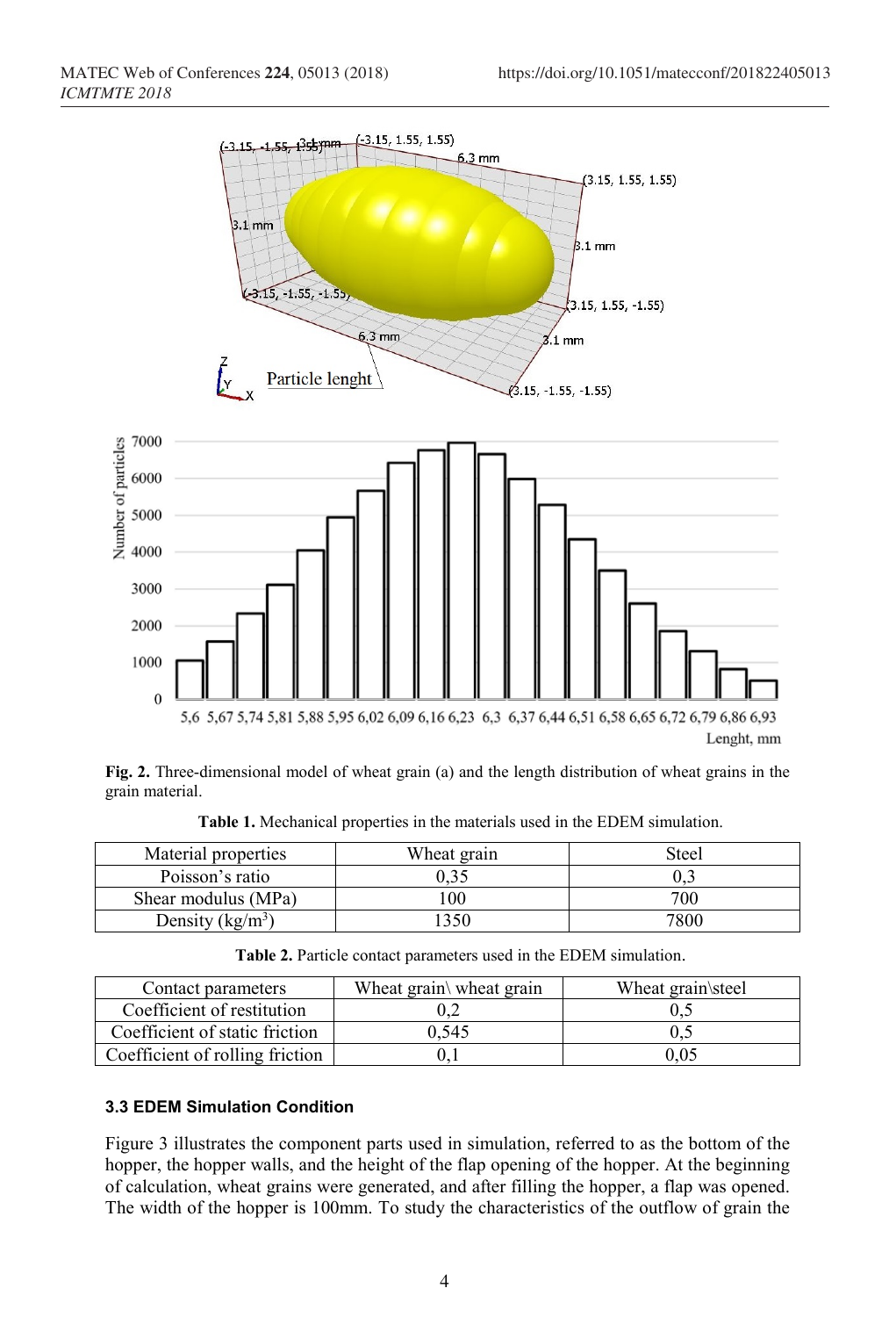boundary conditions in the area of material output were removed from the hopper by 100mm in the direction of axis x and z.



**Fig. 3.** Simulation condition in EDEM.

The angle of inclination of the hopper bottom is equal to 45 degrees, and the height of the flap opening is 80 mm. These parameters correspond to the mode of pneumatic separator operation with a capacity of 8 tons per hour, the scheme of which was presented earlier.

### **4 Result and Discussion**

When modelling grain material was generated and set to a static position in the interval from 0 to 1 second. The flap opened with the speed of 2 m/s and the grain material began to flow under gravity. We have chosen the sample numerical values of velocity vectors of the grain material expiration at a time step of 0.01 sec. The consolidated graph of grain material velocity at the time of expiration is presented in figure 4.

The average outflow velocity in the steady-state process of expiration was 6,87 m/s, and the range of varying velocities of 0,61 m/s tо 0,72 m/s. The sparseness of values was from 0,248 m/s to 0,84 m/s which is conditioned by grain material low velocities in the areas of grain material contact with the bottom of the hopper at the point of entry and increased velocities of grain material in the upper layers of the particle flow.

The experimental bulk velocity of the grain material at the same parameters was 0,376 m/s. In order to avoid the obtained data duplication the experimental values are presented in the article [11]. Such significant differences in velocities are conditioned by that grain material that is being in contact with the walls of the hopper slows down and the rest of the grain under the influence of gravity moves freely.